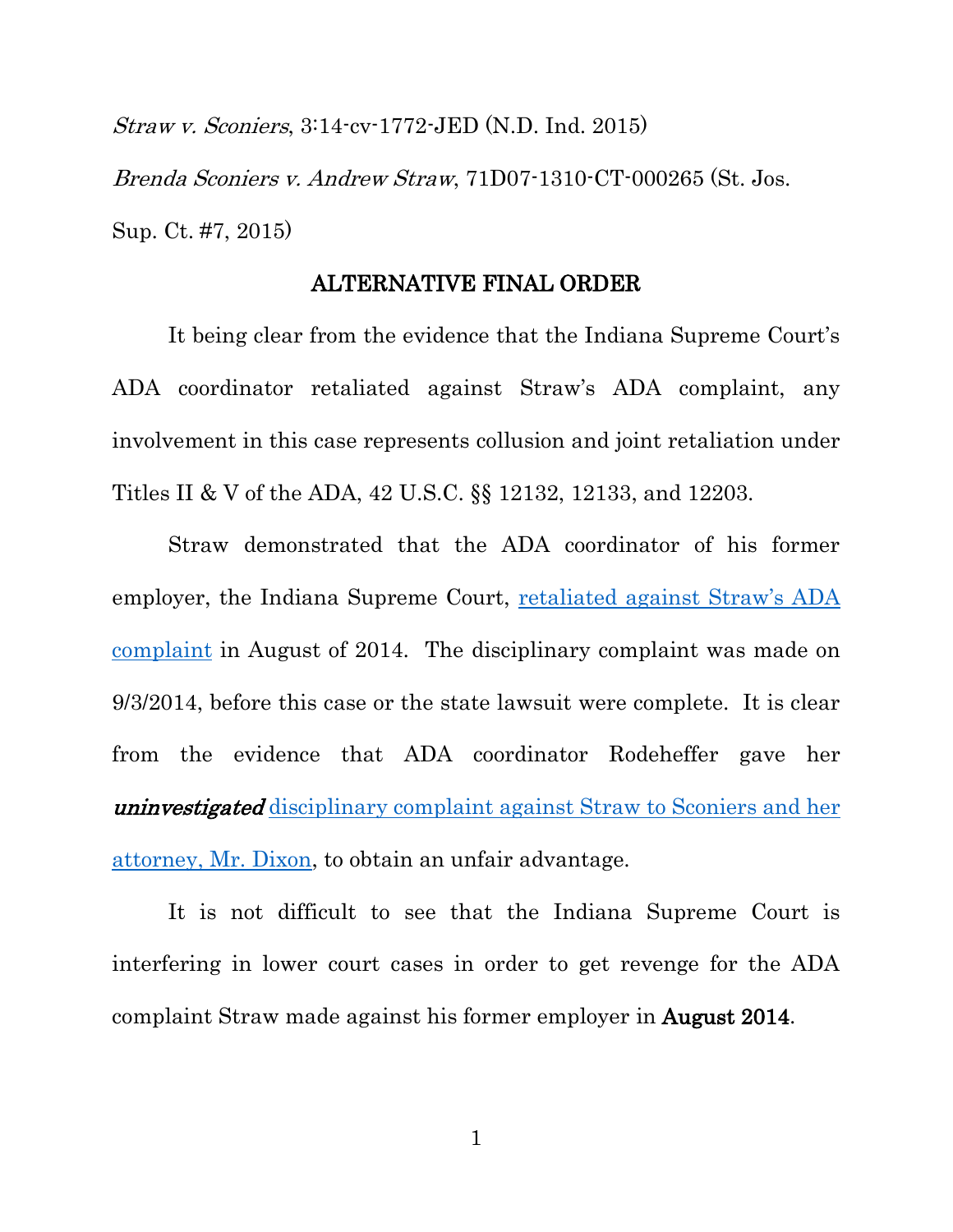Straw clearly did not commit malpractice when he did not file a lawsuit for Sconiers because first of all, [she never asked him to perform](https://drive.google.com/file/d/0B7fESKZS9PWmQk9xWXp0SVotVWc/view?usp=sharing)  [that service.](https://drive.google.com/file/d/0B7fESKZS9PWmQk9xWXp0SVotVWc/view?usp=sharing) Also, she has [a written agreement with Straw](https://drive.google.com/file/d/0B7fESKZS9PWmQk9xWXp0SVotVWc/view?usp=sharing) outlining his services and these specifically stated that Straw would NOT be filing any lawsuit for Sconiers. How she and her attorney felt that not filing was malpractice under those conditions is puzzling. It would have been malpractice to file a lawsuit without permission and agreement. Here, there was no such instruction.

Straw's contention that Sconiers is attempting to punish him for malpractice precisely *because he did not commit malpractice* is clearly correct. [Sconiers benefitted from Straw's agreed actions and admitted it](https://drive.google.com/file/d/0B7fESKZS9PWmazd0SXhmSDNsX3c/view?usp=sharing). (Sconiers deposition under oath, pages 127 ff. on raises; Sconiers admits to filing another EEOC sexual harassment charge at pp. 17-19 but let it die on the vine without filing a lawsuit, same as here)

The lower court and the other defendants here used the ADA coordinator's disciplinary attack on Straw to scare Straw's professional liability insurance company into settlement even when there was no evidence Straw did anything wrong. The Indiana Supreme Court assisted in a mulcting of Straw's insurance when it was not warranted.

2